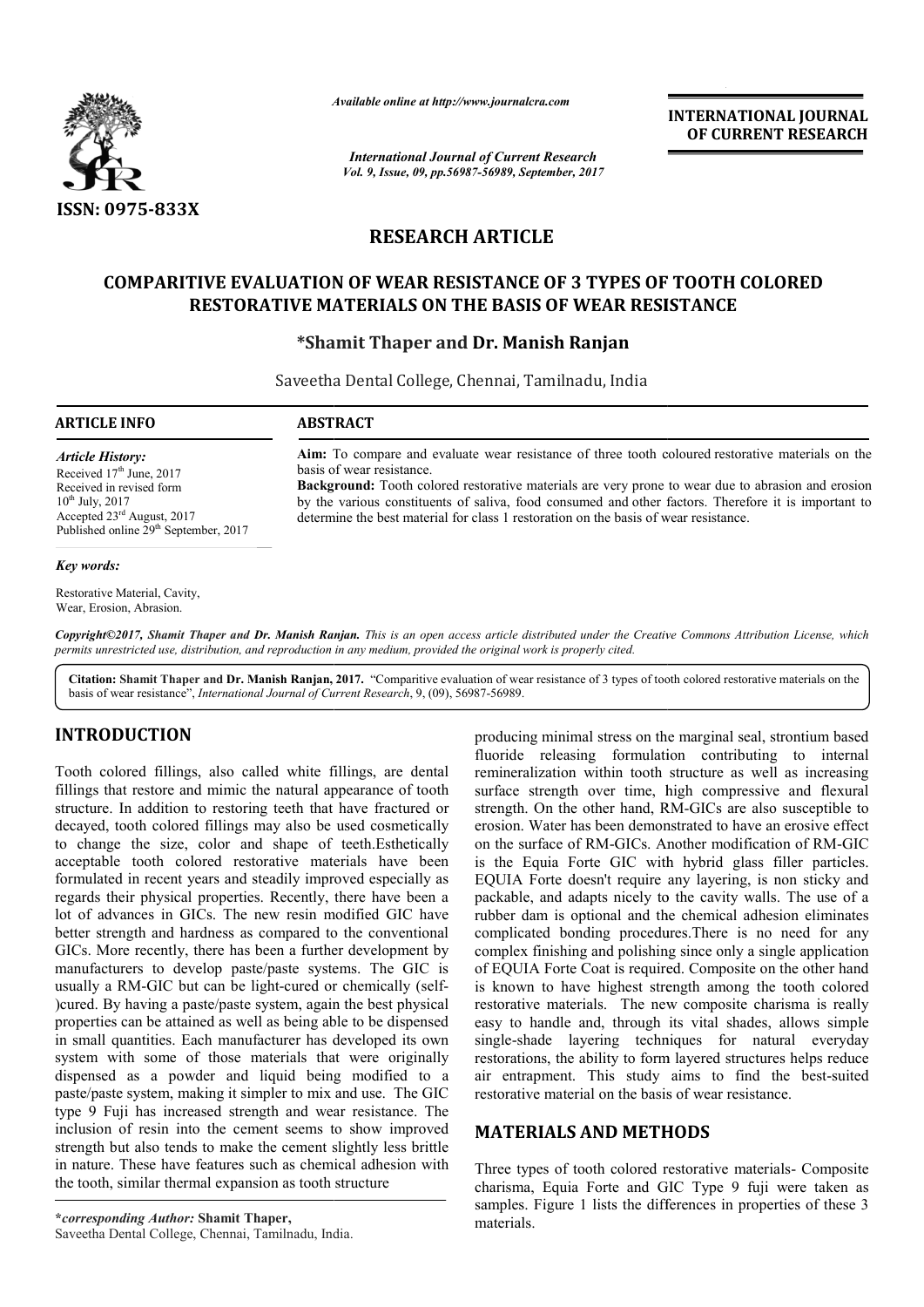| <b>PROPERTIES</b>       | <b>GIC Type 9</b>          | Equia Forte GIC Composite                                           | <b>Charisma</b>                |
|-------------------------|----------------------------|---------------------------------------------------------------------|--------------------------------|
| <b>WORKING TIME</b>     | 1min 25sec                 | 1min 15sec                                                          |                                |
| <b>SETTING TIME</b>     | 2min 30sec                 | 2 <sub>min</sub>                                                    |                                |
| <b>FILLER PARTICLES</b> | nano filler particles      | nano filler particles<br>with additional hybrid<br>glass technology | nano filler particles          |
| <b>FLUORIDE RELEASE</b> | present                    | maximum fluoride<br>release                                         | absent                         |
| <b>CURING TIME</b>      | 20sec; bulk<br>restoration | 20sec; bulk<br>restoration                                          | 10sec; incremental<br>build up |

**Figure 1.**

#### **Specimen preparation**

Thirty acrylic cylindrical molds with a socket, 9 mm in diameter, were prepared for each thickness 4.1mm to standardize the samples. They were divided into three groups-Composite charisma, Equia Forte and GIC Type 9 fuji  $(n =$ 10). The materials were dispensed into the moulds, manipulated and polymerized on thin glass slides according to the manufacturers' instructions. The top surfaces were then covered with another glass slide to make the surface flat. Polymerization was then carried out using a LED light curing unit (BluePhase, Ivoclar Vivadent Inc., Amherst, NY, USA; light intensity of  $1,200$  mW/ cm<sup>2</sup>) for 20 seconds in contact with the top surface of the specimens. Preoperative radiographs were taken using a standardized frame for all the samples. The samples were subjected to daily 6 min of brushing with horizontal strokes to account for abrasion during normal brushing by a normal person. The samples were also kept in carbonated drink for 5 min daily to account for the acidic environment. After 1 week of testing, post operative radiographs of the samples were taken and measured for the wear by comparing pre operative to post operative radiographs through a softwarecalled FACAD. er glass slide to make the surface flat.<br>then carried out using a LED light curing<br>oclar Vivadent Inc., Amherst, NY, USA;<br>200 mW/ cm<sup>2</sup>) for 20 seconds in contact<br>face of the specimens. Preoperative Frame and proper allows the samples of the moulds, the materials were dispensed into the moulds, anipulated and polymerized on thin glass slides according to the manufacturers' instructions. The top surfaces were then ver



|                | А        | B.       | C       |  |  |
|----------------|----------|----------|---------|--|--|
| E              | group 1  | group 2  | group 3 |  |  |
| $\overline{2}$ | 3.8      | 4        | 4       |  |  |
| 3              | 3.8      | 3.8      |         |  |  |
| $\overline{4}$ | 3.7      | 3.9      | 4       |  |  |
| 5              | 3.9      | 3.9      | 4.1     |  |  |
| 6              | 3.8      | 4        | 4.1     |  |  |
| $\overline{z}$ | 3.9      | 3.9      | 4       |  |  |
| 8              | 3.7      | 4        | 4.1     |  |  |
| 9              | 3.8      | 4        | 4       |  |  |
| 10             | 3.8      | 3.8      | 4       |  |  |
| 11             | 3.9      | 3.9      | 4.1     |  |  |
| 12             |          |          |         |  |  |
| 13             | 3.81     | 3.92     | 4.04    |  |  |
| 14             | 0.073786 | 0.078881 | 0.05164 |  |  |

**Figure Figure 4**

| <b>ANOVA</b>               |             |    | <b>MS</b>   |             | P-value  | F crit      |
|----------------------------|-------------|----|-------------|-------------|----------|-------------|
| <b>Source of Variation</b> | -           |    |             |             |          |             |
| <b>Between Groups</b>      | 0.264666667 |    | 0.132333333 | 27.69767442 | 2.88E-07 | 3.354130829 |
| <b>Within Groups</b>       | 0.129       |    | 0.004777778 |             |          |             |
| Total                      | 0.393666667 | 23 |             |             |          |             |

 $4.1$ 4.04 4.05  $\overline{A}$ 3.95  $392$ GIC Type 9 3.9 3.85 3.81 Fouja Forte 3.8 3.75 Composite  $3.7$ 3.65 mean values

**Figure 2**

**Figure 3.**